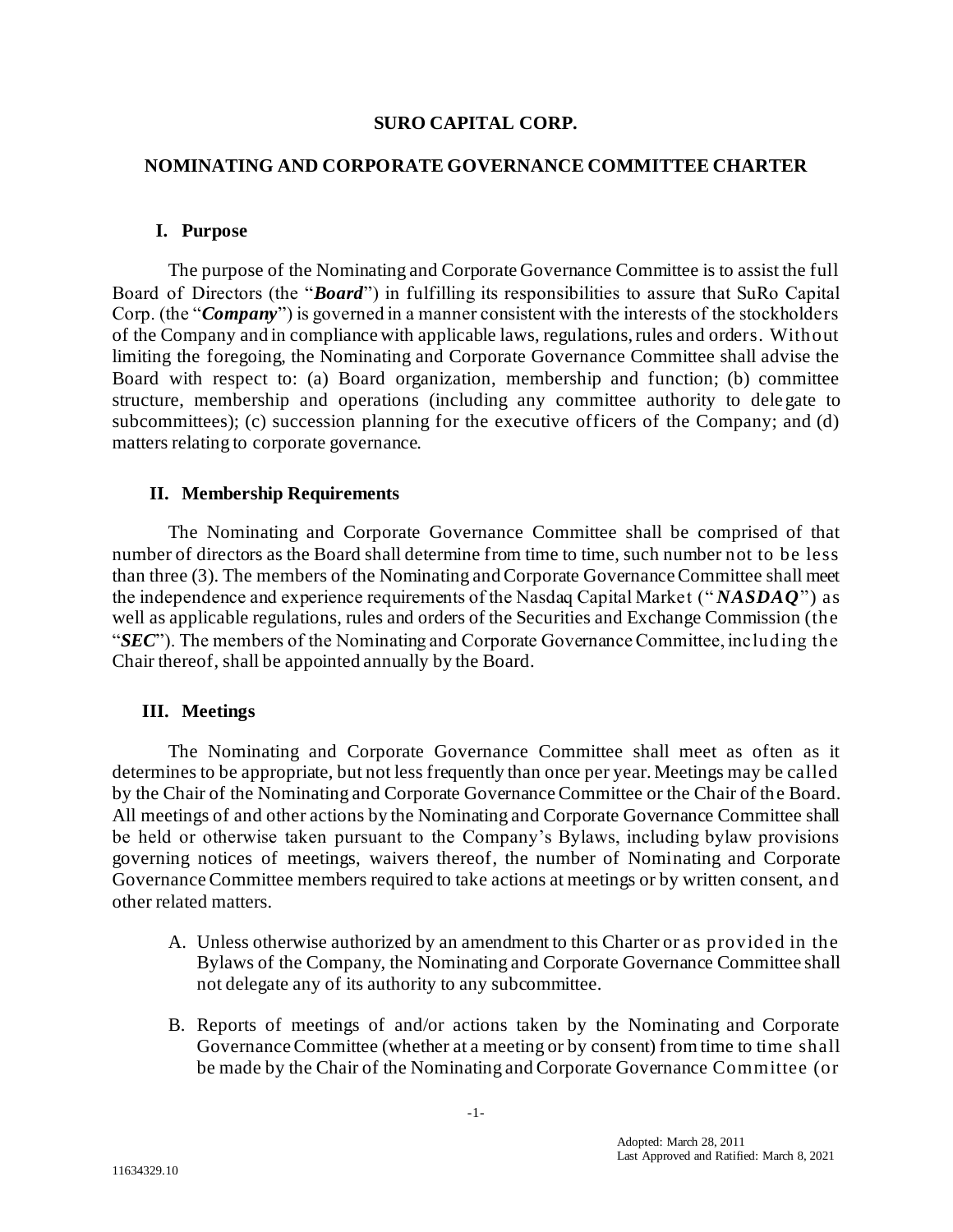by his or her delegate) to the full Board. In addition, the Chair of the Nominating and Corporate Governance Committee (or his or her delegate) shall be available from time to time to answer any questions that the other directors may have regarding the matters considered and actions taken by the Nominating and Corporate Governance Committee.

## **IV. Responsibilities**

The following are the general responsibilities of the Nominating and Corporate Governance Committee and are set forth only for its guidance. The Nominating and Corporate Governance Committee, however, may diverge from these responsibilities and/or may assume such other responsibilities as the Board may delegate from time to time and/or as the Nominating and Corporate Governance Committee may deem necessary or appropriate from time to time in performing its functions in accordance with the Bylaws and other governance documents of the Company and in accordance with applicable law. The Nominating and Corporate Governance Committee shall:

## A. Board of Directors

- 1. Evaluate periodically the desirability of, and recommend to the Board, any changes in the size and composition of the Board.
- 2. Select and evaluate directors in accordance with the general and specific criteria set forth below or determined as provided below:
- 3. *General Criteria*. Director selection should include at least enough independent directors to comply with the rules and regulations of Nasdaq as well as applicable regulations, rules and orders of the SEC (each such independent director, an "*Independent Director*" and collectively, the "*Independent Directors*"). Such Independent Directors should have appropriate skills, experiences and other characteristics. Subject to the right of the Nominating and Corporate Governance Committee and the Board to decide otherwise when deemed appropriate, the Chief Executive Officer of the Company generally should be a director and, depending upon the circumstances, certain other members of management, as well as certain individuals having relationships with the Company that prevent them from being Independent Directors, may also be appropriate members of the Board. Each director should:
	- i. Be an individual of the highest character and integrity and have an inquiring mind, vision, a willingness to ask hard questions and the ability to work well with others;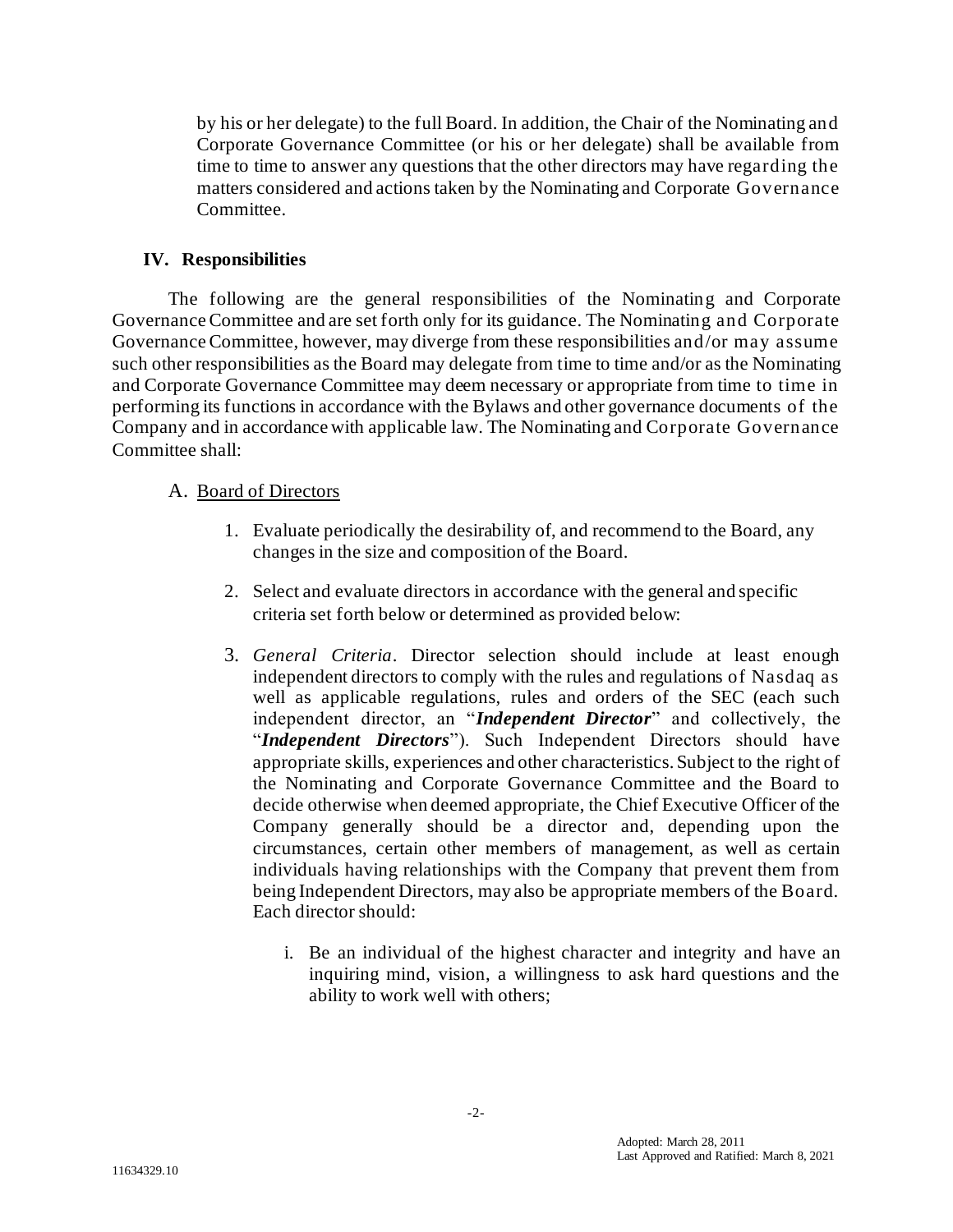- ii. Be free of any conflict of interest that would violate any applicable law or regulation or interfere with the proper performance of the responsibilities of a director;
- iii. Be willing and able to devote sufficient time to the affairs of the Company and be diligent in fulfilling the responsibilities of a member of the Board and a member of any committees thereof (including developing and maintaining sufficient knowledge of the Company and the specialty finance industry in general; reviewing and analyzing reports and other information important to responsibilities of the Board and any committee thereof; preparing for, attending and participating in meetings of the Board and meetings of any committee thereof; and satisfying appropriate orientation and continuing education guidelines); and
- iv. Have the capacity and desire to represent the balanced, best interests of the stockholders of the Company as a whole and not primarily a special interest group or constituency.
- 4. *Specific Criteria*. In addition to the foregoing general criteria, the Nominating and Corporate Governance Committee shall develop, reevaluate at least annually and modify as appropriate a set of specific criteria outlining the skills, experiences (whether in business or in other areas such as public service, academia or scientific communities), particular areas of expertise, specific backgrounds, and other characteristics that should be represented on the Board to enhance the effectiveness of the Board and its committees.
	- i. These specific criteria should take into account any particular needs of the Company based upon its business, size, ownership, growth objectives, community, customers and other characteristics and may be adjusted and refocused from time to time as these Company characteristics change and evolve.
	- ii. The Nominating and Corporate Governance Committee should consider periodically complementary skills or other attributes, which may not be represented on the Board, that would be useful to the Board as it fulfills its duties.
- 5. Evaluate each new director-candidate and each incumbent director before recommending that the Board nominate or re-nominate such individual for election or reelection (or that the Board elect such individual on an interim basis) as a director based upon the extent to which such individual satisfies the general criteria above and will contribute significantly to satisfying the overall mix of specific criteria identified above. Each annual decision to re-nominate an incumbent director should be based upon a careful consideration of such individual's contributions, including the value of his or her experience as a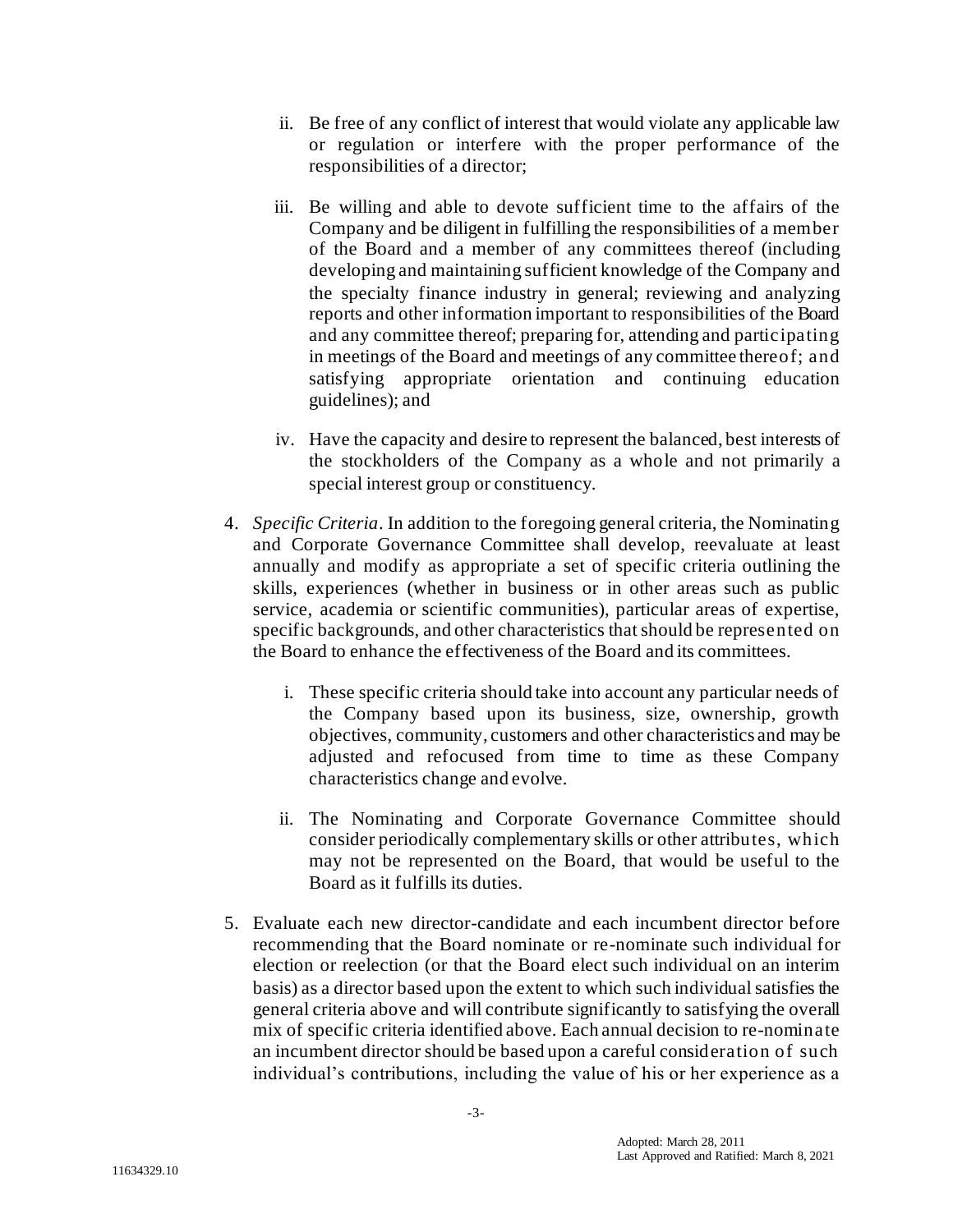director of the Company, the availability of new director-candidates who may offer unique contributions, and the Company's changing needs.

- 6. Diligently seek to identify potential director-candidates who will strengthen the Board and will contribute to the overall mix of specific criteria identif ied above. This process should include establishing procedures for soliciting and reviewing potential nominees from directors and for advising those who suggest nominees of the outcome of such review. The Nominating and Corporate Governance Committee shall have authority to retain and terminate any search firm used to identify director-candidates and to approve any such search firm's fees and other terms of retention.
- 7. Submit to the Board the candidates for director to be recommended by the Board for election at each annual meeting of stockholders and to be added to the Board at any other times due to any expansion of the Board, director resignations or retirements or otherwise.
- 8. Monitor performance of the Board and its individual members based upon the general criteria and the specific criteria applicable to the Board and each of its members. If any serious issues are identified with any director, work with such director to resolve such issues or, if necessary, seek such director's resignation or recommend to the Board such person's removal.

# B. Board Committees

- 1. Evaluate at least annually the performance, authority, operations, charter and composition of each standing or ad hoc committee of the Board (including any authority of a committee to delegate to a subcommittee) and the performance of each committee member and recommend any changes considered appropriate in the authority, operations, charter, number or membership of each committee.
- 2. Submit to the Board annually (and at any additional times that any committee members are to be selected) recommendations regarding candidates for membership on each committee of the Board. The Nominating and Corporate Governance Committee will coordinate closely with the full Board as to the selection of an Independent Director who qualifies to serve on the Audit Committee as a designated "audit committee financial expert."

## C. Evaluation of and Succession Planning for Chief Executive Officer and Other Executive Officers

1. Assist the Board in evaluating the performance of and other factors relating to the retention of the Chief Executive Officer. Assist the Board in overseeing the evaluation of the performance of other executive officers. It is recognized that, subject to oversight by the Board and the Nominating and Corporate